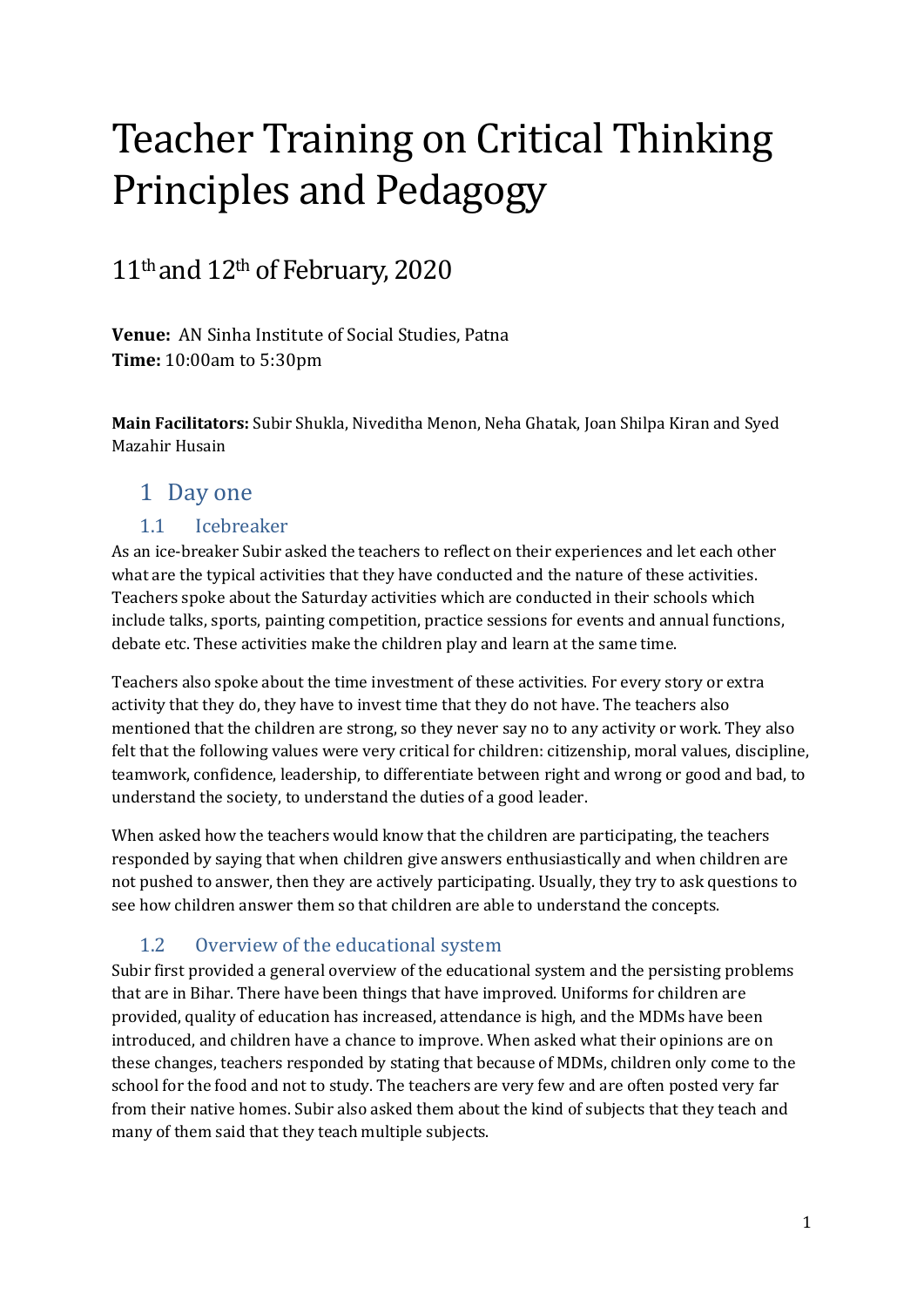Subir then pointed out that often subjects are designed in a way that only one teacher can teach them, but that doesn't always pertain to reality. Moreover, children know a lot more than we think they do. For example, children of farmers/from farming families know about the land, tailors know how to stitch, girls know how to cook and do household works, painters know to paint well, children of potters know how to make diyas and vessels etc.

So, there is a lot of intuitive knowledge that children already know. To demonstrate this, Subir used a small paper flyer to demonstrate how they would fly. The teachers were able to identify the reasons and were also able to associate the lessons that was directly associated with the activity. Using this activity, Subir was able to explain the primary concepts of the ERAC framework:

- **E**xperience: Making the flyer yourself.
- **R**eflection: Thinking why it rotated, which direction, speed etc.
- **A**pplication: Shortening of the wings to increase speed.
- **C**onsolidation: To summate everything learnt.

After a few other activities that emphasized ERAC, Subir emphasized that we often stress on joy or learning, but not together. We need to create activities in such a way that children can think. The idea is not to entertain them, but to get children to think on their own.

#### 1.3 Application of ERAC model

Based on activities related to the association of two unrelated words such as dog and moon, we can push children to move beyond the comfortable and start to create things that are much more challenging the engaging. He also emphasized that demonstrating an activity is not enough – it is important to make it interesting and impactful. He elaborated that if we do not let children think, help them think and make it a habit for them to think, their brain will not work, like any other part of the body which would stop functioning if it is not put to use.

Using another example with respect to making mangoes and creating an activity related to eating of mangoes, he demonstrated that curiosity helps with the learning process. A group activity about making friends, and phal phool and sabzi (fruit, flower, and vegetable) was also conducted to provide different ways to teach mathematics, and categorization of things. The level of difficulty for each activity can also be increased in every progressive round so that children are continually challenged.

Subir also emphasized that stuffing information into children is not the primary tasks of teachers, but to enable them to know when and where to use it. He demonstrated the several ways in which activities could be classified so that versions of these can be used in the classrooms: Digital, Teacher Learning Materials (TLM), Reading and Writing (RW) and Oral. All of these activities could also be done using individuals, groups, or the whole class. It is also important to remember that individuals working by themselves in a group cannot be considered a group activity. All of them have to work towards a common goal in order to really engage with the group activity.

Using a series of activities that provided an insight into how any lesson plan can be made, he also emphasized that the underlying values have to be: relationship building, ERAC framework, and equity. He told the teachers that often they are satisfied when a handful of students are doing well in class. But it is important to note that this is not a great approach. Because different students have different capabilities, catering to all of them is necessary. Therefore, equity is